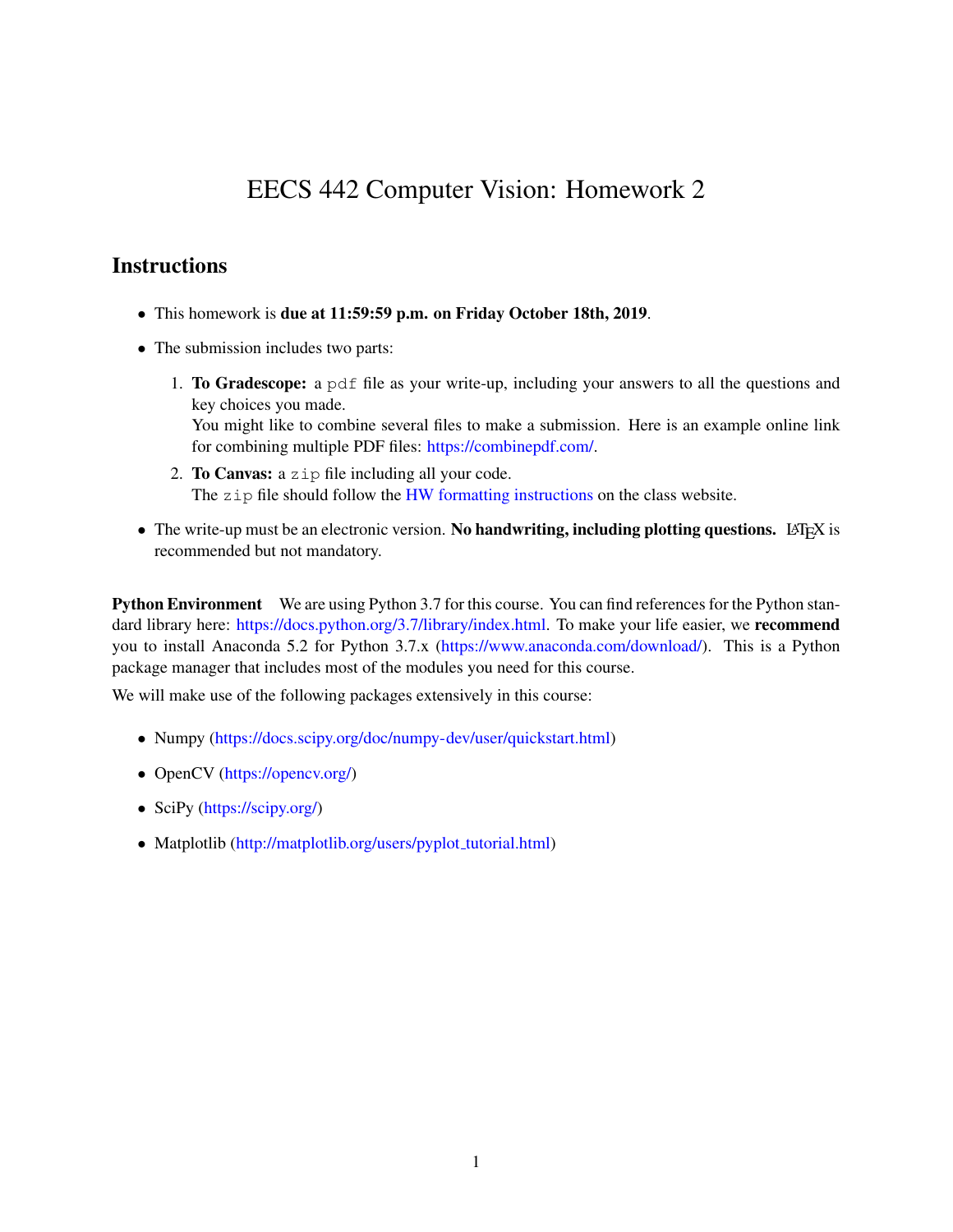## 1 Image Filtering [50 pts]

In this first section, you will explore different ways to filter images. Through these tasks you will build up a toolkit of image filtering techniques. By the end of this problem, you should understand how the development of image filtering techniques has led to convolution.

Image Patches [8 pts] A patch is a small piece of an image. Sometimes we will focus on the patches of an image instead of operating on the entire image itself.

- 1. (5 pts) Take the image 'grace hopper.png', load it as grayscale, and divide the image into 16 by 16 pixel image patches. Normalize each patch to have zero mean and unit variance. Complete the function image patches in filters.py. **Plot** three of the 16x16 image patches in your report.
- 2. (3 pts) Early work in computer vision used unique images patches as descriptors or features of images for applications ranging from image alignment and stitching to object classification and detection. Inspect the patches extracted in the previous question, and discuss, in a few sentences, why they would be good or bad descriptors. Consider how those patches would look like if we changed the object's pose, scale, illumination, etc.

Gaussian Filter [16 pts] A Gaussian filter is a filter whose impulse response is a Gaussian function. Here we only talk about the discrete kernel and assume 2D Gaussian distribution is circularly symmetric.

1D kernal : 
$$
G(x) = \frac{1}{\sqrt{2\pi\sigma^2}} e^{-\frac{x^2}{2\sigma^2}}
$$
 2D kernal :  $G(x, y) = \frac{1}{2\pi\sigma^2} e^{-\frac{x^2 + y^2}{2\sigma^2}}$ 

- 1. (5 pts) For a 2D Gaussian filter with a given variance  $\sigma^2$ , the convolution can be reduced by sequential operations of a 1D kernel. Prove that a convolution by a 2D Gaussian filter is equivalent to sequential convolutions of a vertical and a horizontal 1D Gaussian filter. Specify the relationship between the 2D and 1D Gaussian filter, especially the relationship between their variances.
- 2. (4 pts) Take the image 'grace hopper.png' as the input. Complete the function convolve() and other related parts in filters.py. Use a Gaussian kernel with size  $3 \times 3$  and  $\sigma^2 \approx \frac{1}{2 \ln 2}$ . Plot the output images in your report. Describe what Gaussian filtering does to the image in one sentence. Be sure to implement convolution and not cross-correlation.
- 3. (3 pts) Consider the image as a function  $I(x, y)$  and  $I : \mathbb{R}^2 \to \mathbb{R}$ . When working on edge detection, we often pay a lot of attention to the derivatives. Denote the derivatives:

$$
I_x(x, y) = \frac{\partial I}{\partial x}(x, y) \approx \frac{1}{2}(I(x + 1, y) - I(x - 1, y))
$$

$$
I_y(x, y) = \frac{\partial I}{\partial y}(x, y) \approx \frac{1}{2}(I(x, y + 1) - I(x, y - 1))
$$

**Derive** the convolution kernels for derivatives: (i)  $k_x \in \mathbb{R}^{1 \times 3}$ :  $I_x = I * k_x$ ; (ii)  $k_y \in \mathbb{R}^{3 \times 1}$ :  $I_y = I * k_y$ . Follow the detailed instructions in filters.py and complete the function edge\_detection() in filters.py, whose output is the gradient magnitude.

4. (4 pts) Use the original image and the Gaussian-filtered image as inputs respectively. Plot both outputs in your report. Discuss the difference between the two images in no more than three sentences.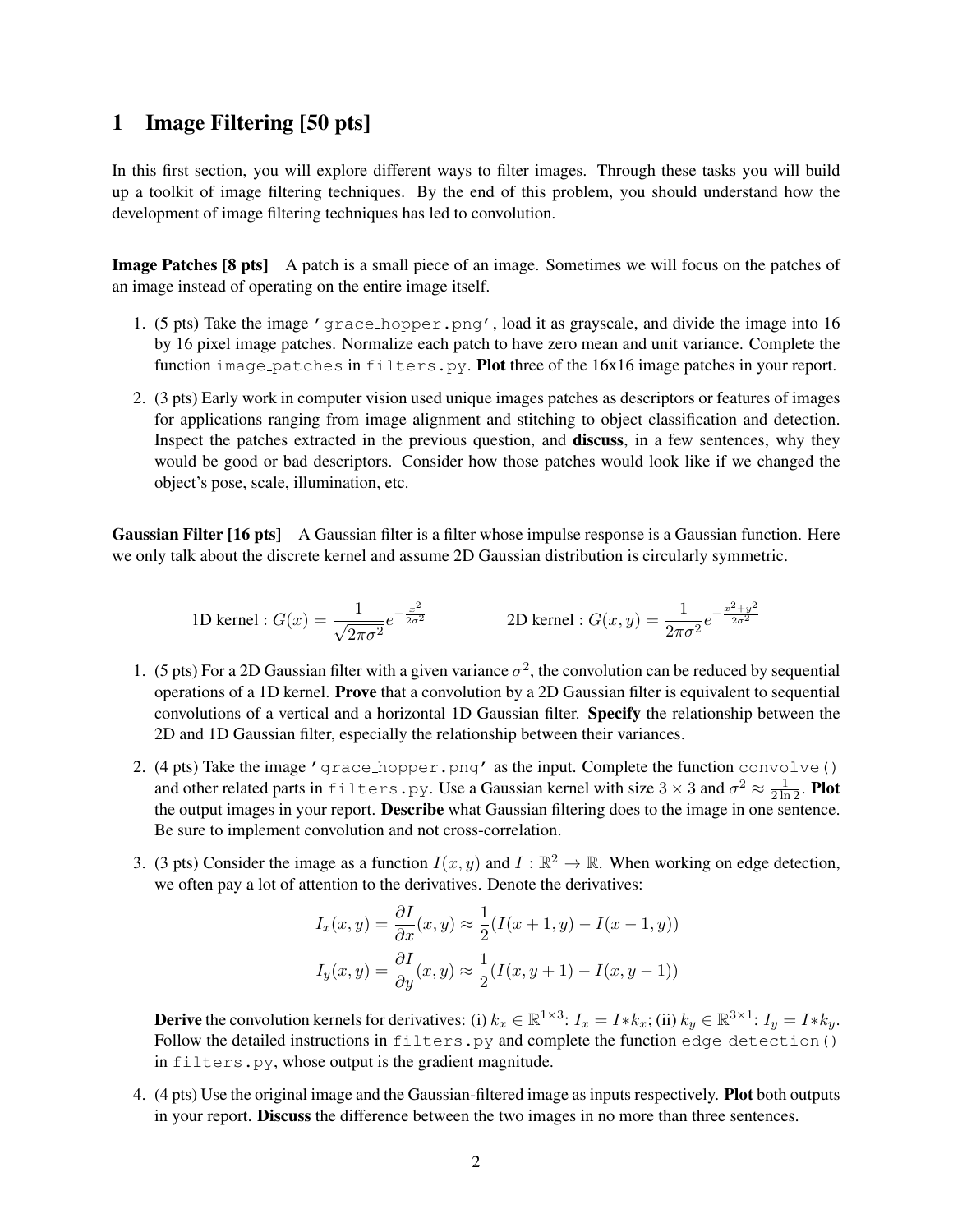Sobel Operator [18 pts] The Sobel operator is often used in image processing and computer vision. Technically, it is a discrete differentiation operator, computing an approximation of the derivative of the image intensity function.

1. (5 pts) Focus on the derivatives of the Gaussian-filtered image. Suppose we use this Gaussian kernel:

$$
k_{Gaussian} = \begin{pmatrix} 1 & 2 & 1 \\ 2 & 4 & 2 \\ 1 & 2 & 1 \end{pmatrix}
$$

Denote the input image as I. Prove that the derivatives of *the Gaussian-filtered image* ( $I * k_{Gaussian}$ ) can be approximated by :

$$
G_x = I * \begin{pmatrix} 1 & 0 & -1 \\ 2 & 0 & -2 \\ 1 & 0 & -1 \end{pmatrix} \qquad G_y = I * \begin{pmatrix} 1 & 2 & 1 \\ 0 & 0 & 0 \\ -1 & -2 & -1 \end{pmatrix}
$$

These are the sobel operators.

Hint: To derive the derivatives of an image, you can use the conclusion in Gaussian Filter - Q3, *i.e.*  $G_x$  can be calculated by  $(I * k_{Gaussian})_x$  using the  $k_x$  derived before.

- 2. (4 pts) Take the image 'grace\_hopper.png' as the original image  $I$ . Complete the corresponding part of function sobel operator() in filters.py with the kernels given previously. Plot the  $G_x, G_y$ , and the gradient magnitude.
- 3. Now we want to explore what will happen if we use a linear combination of the two Sobel operators. Here, the linear combination of the original kernels is called *a steerable filter*.
	- (a) (3 pt) We want to use 3x3 kernel to approximate  $S(I, \alpha) = G_x \cos \alpha + G_y \sin \alpha$ . Derive the kernel in terms of  $\alpha$ , *i.e.* the  $K(\alpha)$  which makes  $S(I, \alpha) = I * K(\alpha)$ .
	- (b)  $(3 \text{ pts})$  Complete the function steerable filter() in filters.py. Take  $\alpha = 0, \frac{\pi}{6}$  $\frac{\pi}{6}, \frac{\pi}{3}$  $\frac{\pi}{3}, \frac{\pi}{2}$  $\frac{\pi}{2}, \frac{2\pi}{3}$  $\frac{2\pi}{3}, \frac{5\pi}{6}$  $\frac{6}{6}$ . Plot the output images in your report.
	- (c) (3 pts) Observe the plotting results. What do these kernels detect? Discuss how the outputs change with  $\alpha$ .

**LoG Filter** [8 pts] Laplacian is a differential operator:  $\nabla^2 I(x, y) = \frac{\partial^2 I(x, y)}{\partial x^2} + \frac{\partial^2 I(x, y)}{\partial y^2}$ . And the Laplacian of Gaussian (LoG) operation is very useful in computer vision.

1. (5 pts) In filters.py, you are given two LoG filters. You are not required to prove that they are LoG, but you are encouraged to know what an LoG filter looks like. Complete the corresponding part in filters.py. Plot the outputs of these two LoG filters in your report. Compare the two results. Explain the reasons for the difference. Discuss whether these filters can detect edges. Can they detect anything else?

Hint: We can take the high-value pixels in the outputs as the detected parts.

2. (3 pts) Instead of calculating LoG, we can often approximate it with a simple Difference of Gaussians (DoG). Try to explain why this approximation works. Hint: Try visualizing the following functions: two Gaussian functions with different variances, the difference between the two functions, Laplacian of a Gaussian function.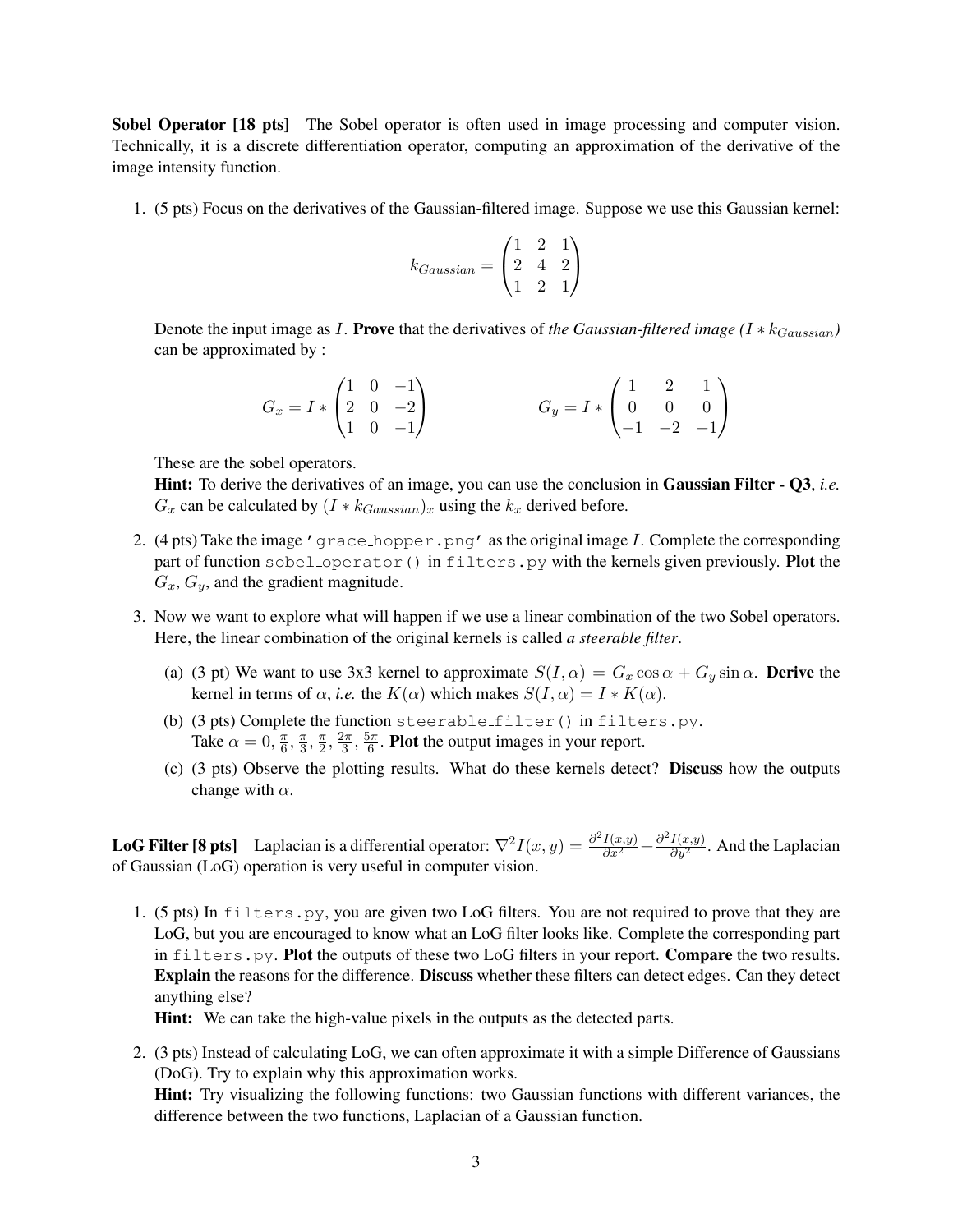### 2 Feature Extraction [15 pts]

While edges can be useful, corners are often more informative features as they are less common. In this section, we implement a Harris Corner Detector (see: [https://en.wikipedia.org/wiki/Harris](https://en.wikipedia.org/wiki/Harris_Corner_Detector)\_Corner\_Detector) to detect corners. *Corners* are defined as locations  $(x, y)$  in the image where a small change any direction results in a large change in intensity if one considers a small window centered on  $(x, y)$  (or, intuitively, one can imagine looking at the image through a tiny hole that's centered at  $(x, y)$ ). This can be contrasted with *edges* where a large intensity change occurs in only one direction, or *flat regions* where moving in any direction will result in small or no intensity changes. Hence, the Harris Corner Detector considers small windows (or patches) where a small change in location leads large variation in multiple directions (hence corner detector).

This question looks a bit long, but that is only because there is a fairly large amount of hand-holding involved. The resulting solution, if done properly, is certainly under 10 lines.

### 2.1 Corner Score [5pt]

Let's consider a grayscale image where  $I(x, y)$  is the intensity value at image location  $(x, y)$ . We can calculate the corner score for every pixel  $(i, j)$  in the image by comparing a window W centered on  $(i, j)$ with that same window centered at  $(i+u, j+v)$ . Specifically, we will compute the sum of square differences between the two,

$$
E(u, v) = \sum_{x, y \in W} [\mathbf{I}(x + u, y + v) - \mathbf{I}(x, y)]^2
$$

or, for every pixel  $(x, y)$  in the window W centered at i, j, how different is it from the same window, shifted over  $(u, v)$ . This formalizes the intuitions above:

- If moving  $(u, v)$  leads to no change for all  $(u, v)$ , then  $(x, y)$  is probably flat.
- If moving  $(u, v)$  in one direction leads to a big change and adding  $(u, v)$  in another direction leads to a small change in the appearance of the window, then  $(x, y)$  is probably on an edge.
- If moving any  $(u, v)$  leads to a big change in appearance of the window, then  $(x, y)$  is a corner.

You can compute this  $E(u, v)$  for all  $(u, v)$  and at all  $(i, j)$ .

Your first task is to write a function that calculates this function for all pixels  $(i, j)$  with a fixed offset  $(u, v)$ and window size W. In other words, if we calculate  $S = \text{compression}(u, v)$ , S is an image such that  $S_{ij}$  is the SSD between the window centered on  $(i, j)$  in I and the window centered on  $(i + u, j + v)$  in I. The function will need to calculate this function to every location in the image. This is doable via a quadruple for-loop (for every pixel  $(i, j)$ , for every pixel  $(x, y)$  in the window centered at  $(i, j)$ , compare the two). Use same padding for offset-window values that lie outside of the image.

Complete the function corner score() in corners. py which takes as input an image, offset values  $(u, v)$ , and window size W. The function computes the response  $E(u, v)$  for every pixel. We can look at, for instance the image of  $E(0, y)$  to see how moving down y pixels would change things and the image of  $E(-x, 0)$  to see how moving left x pixels would change things.

**Plot** your output for  $u, v$  that shift things left/right/up/down by 5 pixels.

Early work by Moravec [1980] used this function to find corners by computing  $E(u, v)$  for a range of offsets and then select the pixels where the corner score why high for all offsets. In a few sentences, discuss why this might be impractical.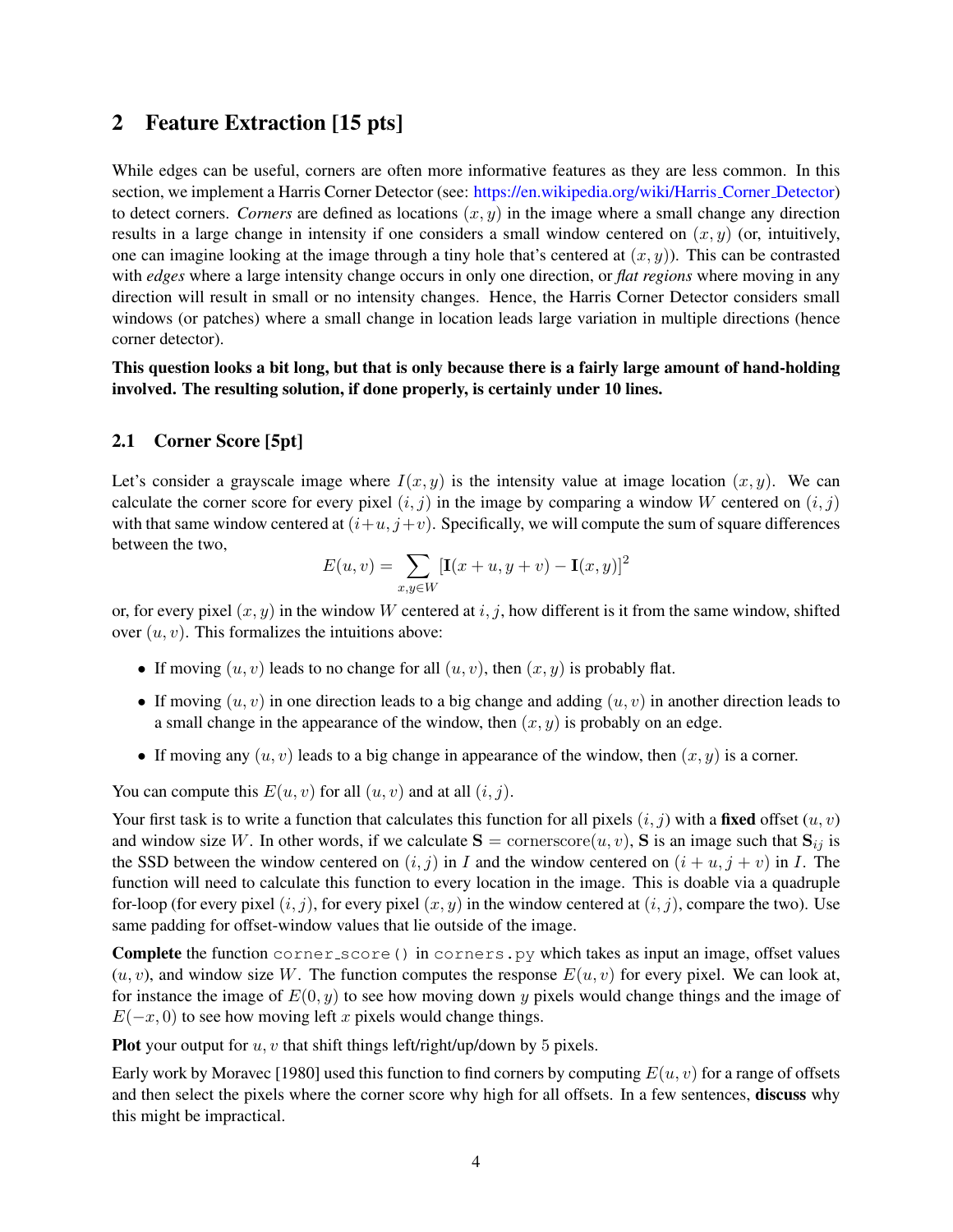### 2.2 Harris Corner Detector [10pt]

For every single pixel  $(i, j)$ , you now have a way of computing how much changing by  $(u, v)$  changes the appearance of a window (i.e.,  $E(u, v)$  at  $(i, j)$ ). But in the end, we really want a single number of "cornerness" per pixel and don't want to handle checking all the  $(u, v)$  values at every single pixel  $(i, j)$ . You'll implement the cornerness score invented by Harris and Stephens [1988].

Harris and Stephens recognized that if you do a Taylor series of the image, you can build an approximation of  $E(u, v)$  at a pixel  $(i, j)$ . Specifically, if  $\mathbf{I}_x$  and  $\mathbf{I}_y$  denote the image of the partial derivatives of I with respect to  $x$  and  $y$ , then

$$
E(u, v) \approx \sum_{W} \left( \mathbf{I}_x^2 u^2 + 2\mathbf{I}_x \mathbf{I}_y uv + \mathbf{I}_y^2 v^2 \right) = [u, v] \left[ \begin{array}{cc} \sum_{W} \mathbf{I}_x^2 & \sum_{W} \mathbf{I}_x \mathbf{I}_y \\ \sum_{W} \mathbf{I}_x \mathbf{I}_y & \sum_{W} \mathbf{I}_y^2 \end{array} \right] [u, v]^T = [u, v] \mathbf{M} [u, v]^T
$$

where M is called the structure tensor. To avoid extreme notation clutter, the sums are over  $x, y$  in a window W centered at i, j and any image (e.g.,  $I_x$ ) is assumed to be indexed by x, y. In other words: the top-left entry of M is  $\sum_{(x,y)\in W}(\mathbf{I}_x^2)_{x,y}$  where W is the set of pixels in a window centered on  $(i, j)$ . This matrix M is a reasonable approximation of how the window changes at each pixel and you can compute M at every single pixel  $(i, j)$  in the image.

What does this do for our lives? We can decompose the M we compute at each pixel into a rotation matrix **R** and diagonal matrix diag( $[\lambda_1, \lambda_2)$  such that (specifically an eigen-decomposition):

$$
\mathbf{M} = \mathbf{R}^{-1}\text{diag}([\lambda_1,\lambda_2])\mathbf{R}
$$

where the columns of **R** tell us the directions that  $E(u, v)$  most and least rapidly changes, and  $\lambda_1, \lambda_2$  tell us the maximum and minimum amount it changes. In other words, if both  $\lambda_1$  and  $\lambda_2$  are big, then we have a corner; if only one is big, then we have an edge; if neither are big, then we are on a flat part of the image. Unfortunately, doing this decomposition is slow, and Harris and Stephens were doing this over 30 years ago.

Harris and Stephens had two other tricks up their sleeve. First, rather than calculate the eigenvalues directly, for a 2x2 matrix, one can compute the following score, which is a reasonable measure of what the eigenvalues are like:

$$
R = \lambda_1 \lambda_2 - \alpha(\lambda_1 + \lambda_2) = \det(\mathbf{M}) - \alpha \text{trace}(\mathbf{M})^2
$$

which is far easier since the determinants and traces of a 2x2 matrix can be calculated very easily (look this up). Pixels with large positive R are corners; pixels with large negative R are edges; and pixels with low R are flat. In practice  $\alpha$  is set to something between 0.04 and 0.06. Second, the sum that's being done weights pixels across the window equally, when we know this can cause trouble. So instead, Harris and Stephens computed a M where the contributions of  $\mathbf{I}_x$  and  $\mathbf{I}_y$  for each pixel  $(i, j)$  were weighted by a Gaussian kernel.

#### Ok, so how do I implement it?

1. In your implementation, you should first figure out how to calculate M for all pixels just using a straight-forward sum.

You can compute it by brute force (quadruple for-loop) or convolution (just summing over a window). In general, it's usually far easier to write a slow-and-not-particularly-clever version that does it brute force. This is often a handful of lines and requires not so much thinking. You then write a version that is convolutional and faster but requires some thought. This way, if you have a bug, you can compare with the brute-force version that are pretty sure has no issues.

You can store M as a 3-channel image where, for each pixel  $(i, j)$  you store  $M_{1,1}$  in the first channel,  $M_{1,2}$  in the second and  $M_{2,2}$  in the third. Storing  $M_{2,1}$  is unnecessary since it is the same as  $M_{1,2}$ .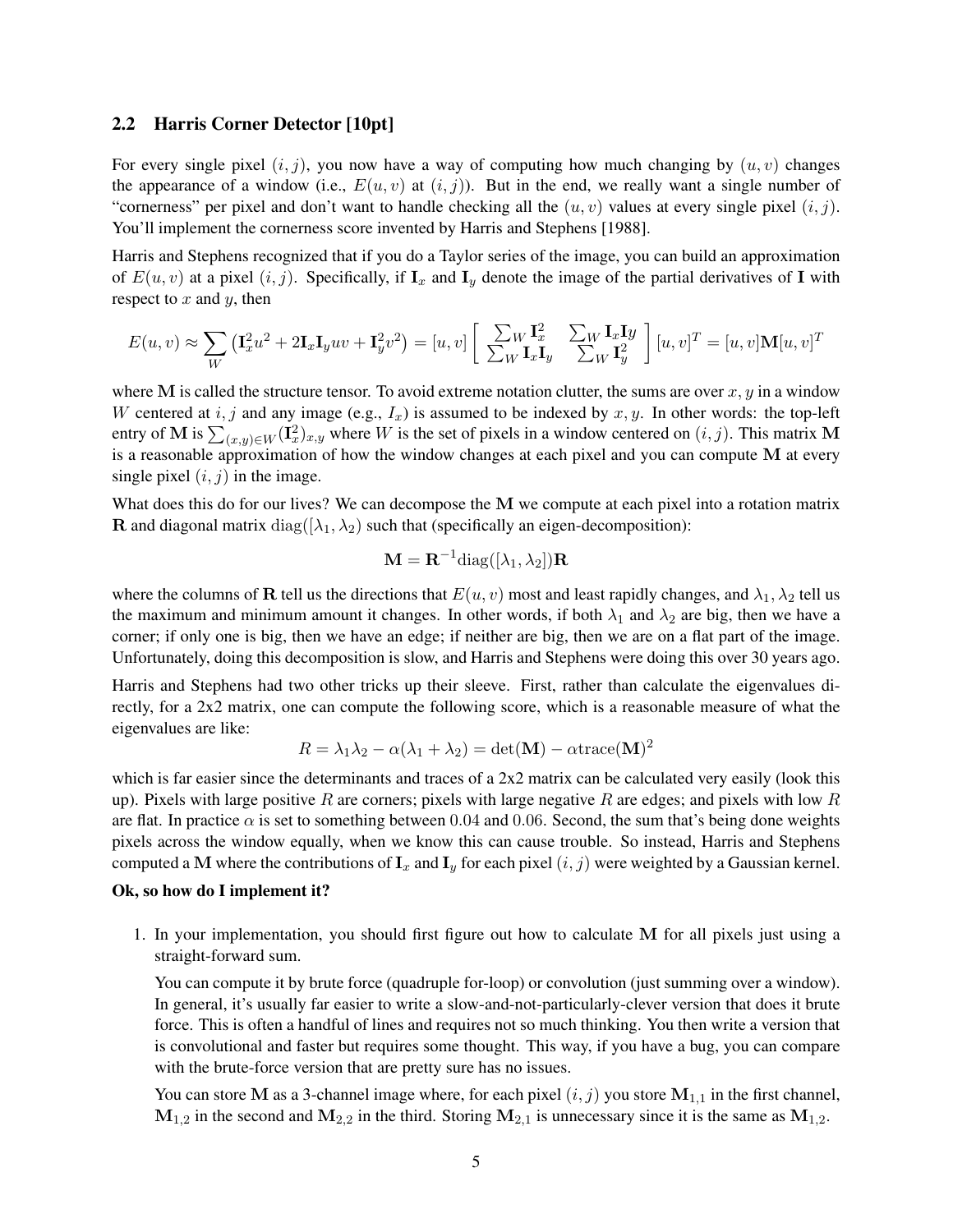- 2. You should then figure out how to convert M at every pixel into R at every pixel. This is a set of operations (det, trace) that you can look up for 2x2 matrices and which you can do via element-wise operations on the image representing M. If you're feeling adventuresome (and as a way of testing your implementation), you can also do a for loop over the whole image and compute the smallest eigenvalue and look at that too.
- 3. Finally, you should switch out summing over the window (by convolution or brute force) to summing over the window with a Gaussian weight and by convolution. The resulting operation will be around five cryptic lines that look like magic but which are doing something eminently sensible if you understand why.

Implement this optimization by completing the function harris detector () in corners.py. Generate a Harris Corner Detector score for every point in a grayscale version of 'grace\_hopper.png', and plot these scores as a heatmap and include it in your report.

You cannot call a library function that has already implemented the Harris Corner Detector.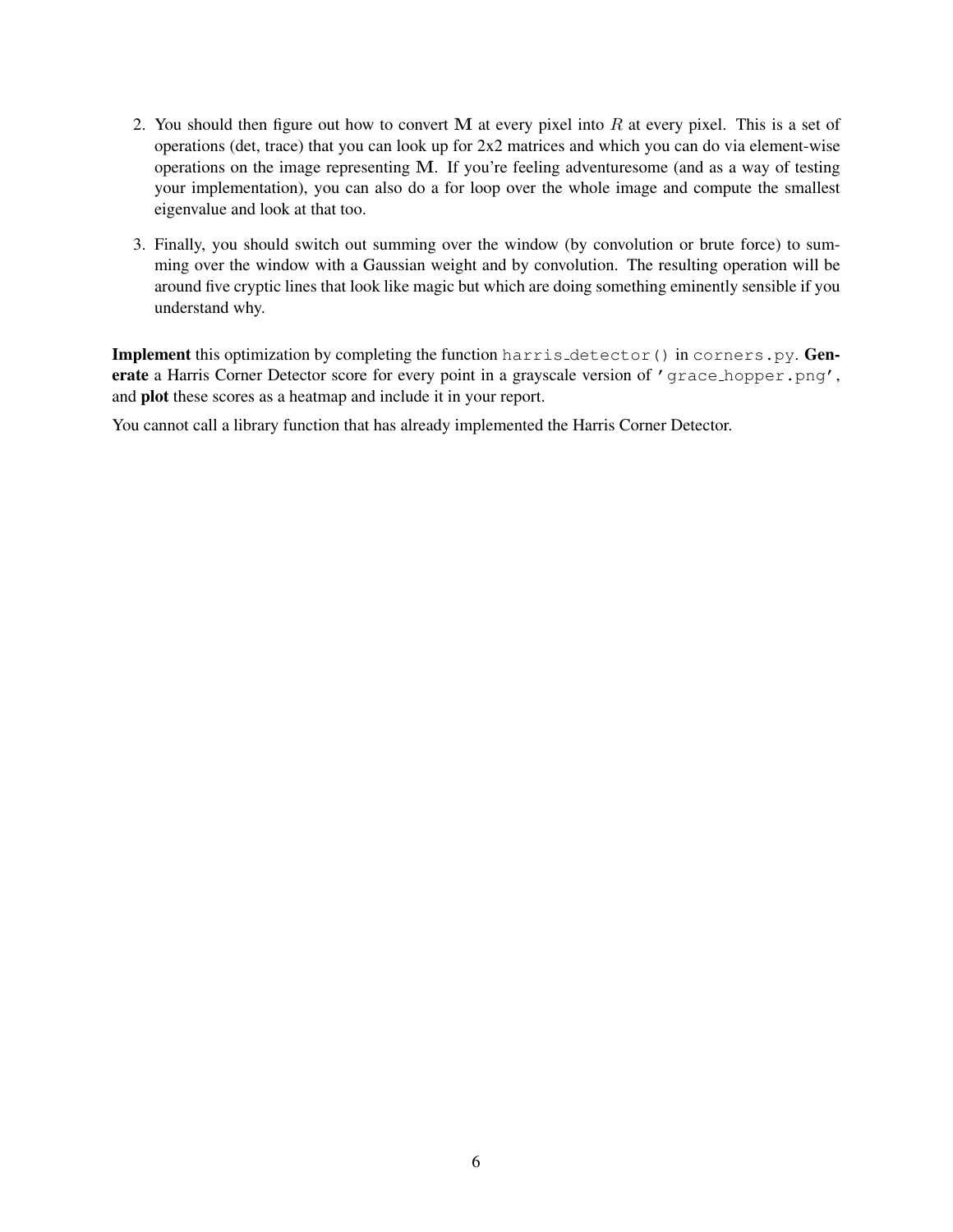## 3 Blob Detection [35pts]

One of the great benefits of computer vision is that it can greatly simplify and automate otherwise tedious tasks. For example, in some branches of biomedical research, researchers often have to count or annotate specific particles microscopic images such as the one seen below. Aside from being a very tedious task, this task can be very time consuming as well as error-prone. During this course, you will learn about several algorithms that can be used to detect, segment, or even classify cells in those settings. In this part of the assignment, you will use the DoG filters implemented in part 1 along with a scale-space representation to count the number of cells in a microscopy images.



 $Dots =$  annotations **Boundaries = detections** 

Figure 1: Detected Lymphocytes in breast cancer pathology images. Source: [Oxford VGG](http://www.robots.ox.ac.uk/~vgg/research/cell_detection/)

Single-scale Blob Detection [10 pt] Your first task is to use DoG filters to detect blobs of a single scale. Implement the function guassian filter in blob detection.py that takes as an input an image and the standard deviation,  $\sigma$ , for a Gaussian filter and returns the Gaussian filtered image. Read in 'polka.png' as a gray-scale image and find two pairs of  $\sigma$  values for a DoG such that the first set responds highly to the large circles, while the second set only responds highly the small circles. For choosing the appropriate sigma values, recall that radius and standard deviation of a Gaussian are related by the following equation:  $r = \sqrt{2\sigma}$ . Plot the two responses and report the parameters used to obtain each. Comment on the responses in a few lines: how many maxima are you observing? are there false peaks that are getting high values?

[Scale Space Representation](https://en.wikipedia.org/wiki/Scale_space) [10 pt] In this part, we will construct a Scale Space Representation of the image to detect blobs at multiple scales. In this representation, we represent the image by the DoG at different scales by filtering the images with Gaussian kernels of different width; *i.e.*, different standard deviation. The image below shows a scale space DoG response of an image of a sunflower field; notice that different size circles have higher intensities at different scales. Your task is to implement the function scale\_space in blob\_detection.py. The function takes as input the image, the smallest standard deviation ( $\sigma_{min}$ ), the standard deviation multiplier (k), and the number of scales (S). You are advised to use default values for  $k$  and  $S$  as they capture a sufficiently wide range of scales (8 scales with the largest scale being 16x the smallest) The function should construct a scale space with  $S - 1$  levels, such that level i is the Difference of Gaussian filtered images with standard deviation  $(\sigma_{min} * k^i)$  and  $(\sigma_{min} * k^{i-1})$ .